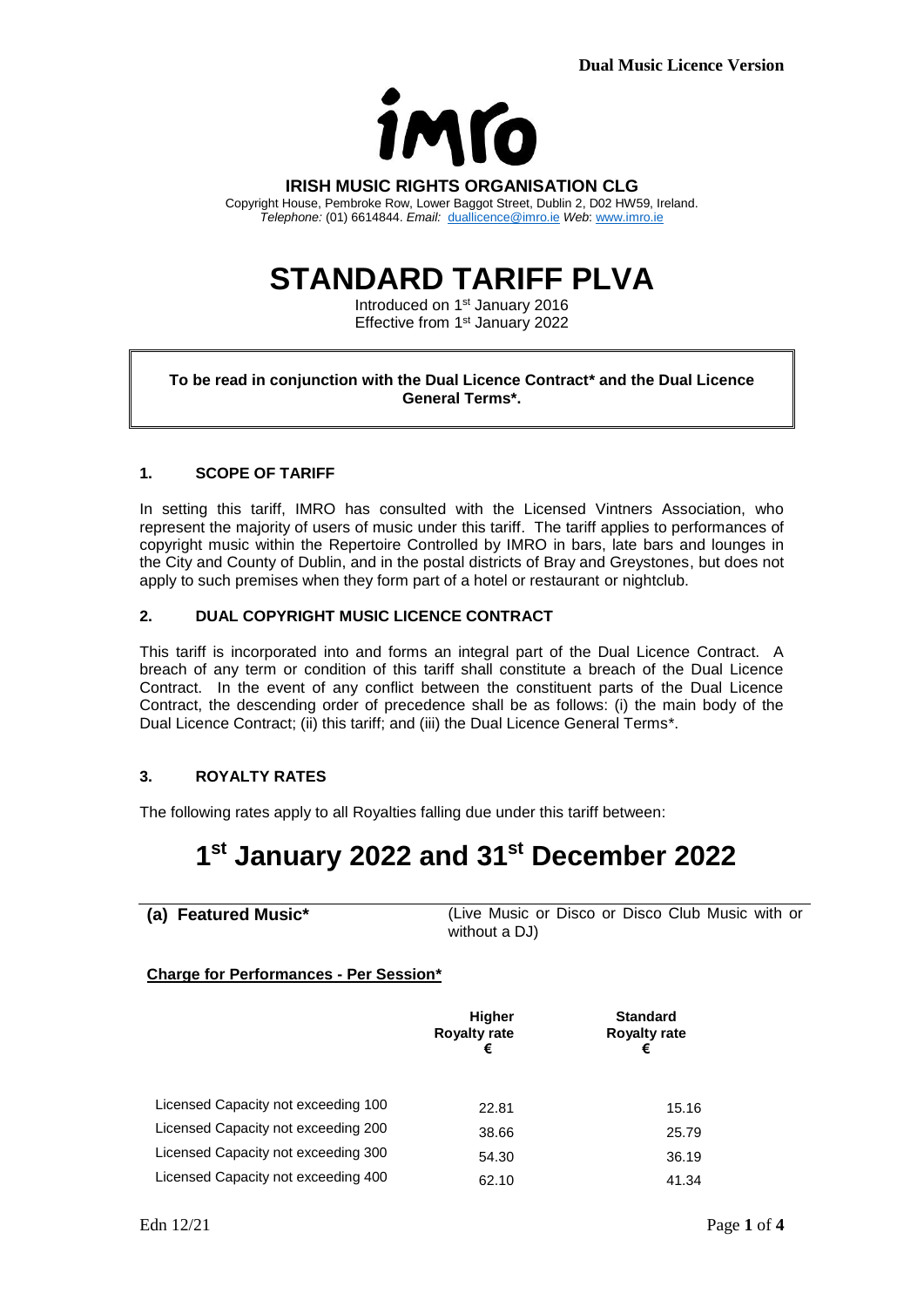| Licensed Capacity not exceeding 500 | 69.70 | 46.49 |
|-------------------------------------|-------|-------|
| Licensed Capacity not exceeding 600 | 77.26 | 51.56 |
| Licensed Capacity not exceeding 700 | 83.32 | 55.58 |
| Charge per 100 Capacity thereafter  | 4.63  | 3.10  |

- **Note 1:** Where **live concerts with cover charges** take place this tariff will not apply. IMRO Standard Tariff LP will apply.
- **Note 2:** The simultaneous or consecutive musical performances that take place in separate rooms in a premises are always separately assessable.
- **Note 3:** Where a premises has a number of Sessions in any one day in one particular part of the premises, the Licensee can opt to be charged an all day Featured Music rate which will equate to two and a half times the per Session rates outlined in this paragraph 2(a).

#### **(b) Background Music\***

#### **Charge for Performances - Per Annum**

|                                                                                                            | <b>Higher Royalty</b><br>rate | <b>Standard</b><br><b>Royalty rate</b> |
|------------------------------------------------------------------------------------------------------------|-------------------------------|----------------------------------------|
| Performances by means of                                                                                   | €                             | €                                      |
| Tape, CD, MP3 player or any other<br>electronic apparatus, either alone or<br>with Radio and/or Television | 126.48                        | 84.29                                  |
| Radio and/or Television alone                                                                              | 105.77                        | 70.52                                  |
| for each unit of 20 seats or part thereof                                                                  |                               |                                        |

# **4. HIGHER & STANDARD ROYALTY RATES**

- (i) All performances in the first Licence Year\* will be charged at the Higher Royalty rate unless the user applies in writing for a licence before the music is performed.
- (ii) Any performances not declared in advance of the performance are unauthorised and constitute **an infringement of copyright** and will be charged as unlicensed performances at the Higher Royalty rate.

#### **5. OTHER MUSIC PERFORMANCES**

Other music performances which are not covered under this tariff such as performances by means of jukeboxes, live music pay in events, etc. will be assessed under the appropriate IMRO tariffs.

#### **6. PAYMENT DISCOUNT**

6.1 A Licensee shall qualify for a 10% discount off the amount owing under this IMRO Standard Tariff PLVA provided: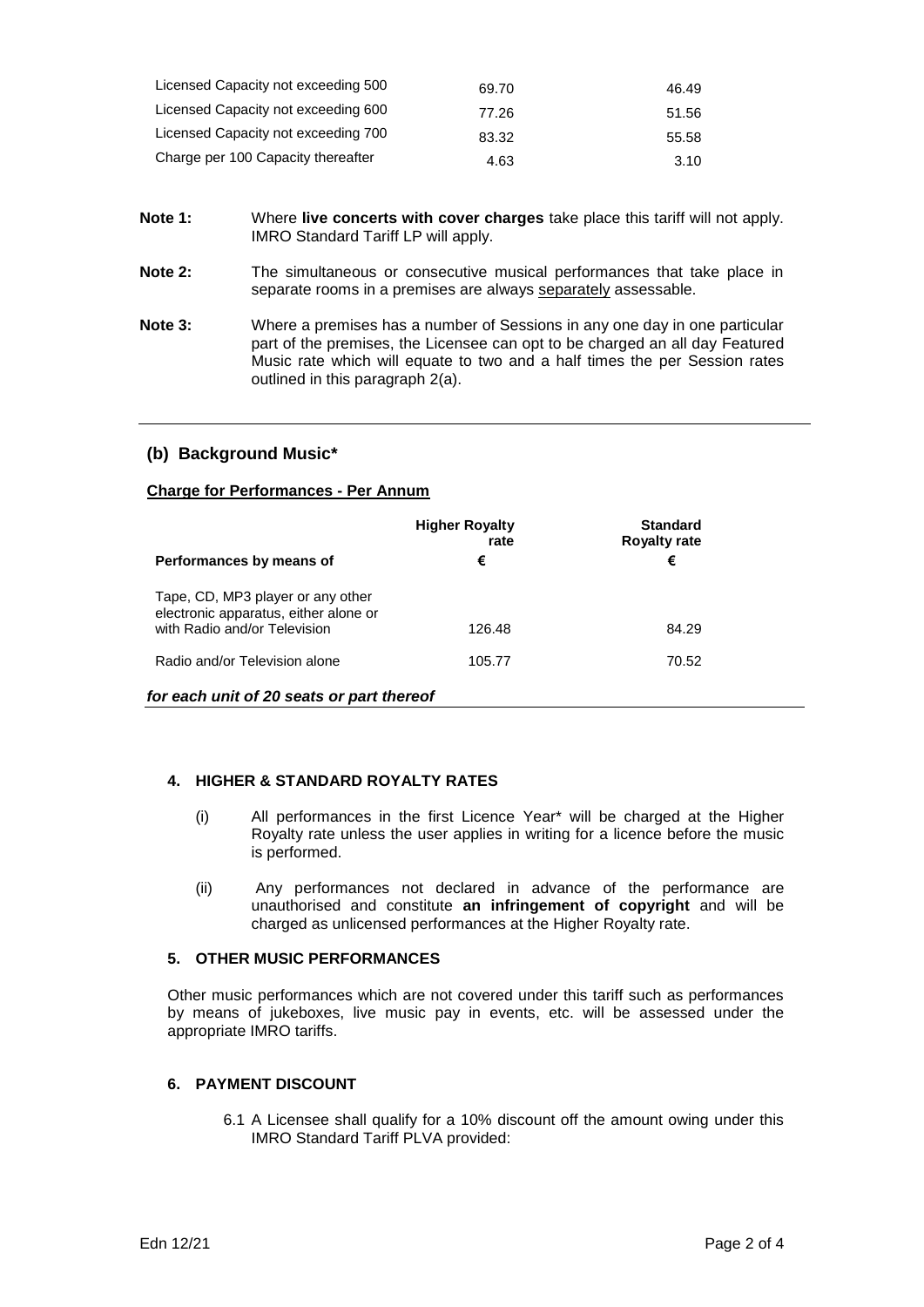- (i) in the case of a Licensee that uses Background Music only, that Licensee strictly complies with the terms of paragraph 6.2 below.
- (ii) In the case of a Licensee that uses Featured Music, with or without Background Music, that Licensee strictly complies with the terms of either paragraph 6.2 or 6.3 below.
- 6.2 A Licensee shall qualify for a 10% discount off the amount owing under this IMRO Standard Tariff PLVA provided the amount owing is paid in full within the Prompt Payment Period\*.

If the Licensee notifies IMRO of changes to the intended performance particulars and IMRO issues a revised invoice, the Licensee must discharge the revised invoice within the Prompt Payment Period if it wishes to avail of the payment discount.

- 6.3 A Licensee shall qualify for a 10% discount off the amount owing under this IMRO Standard tariff PLVA provided:
	- (i) In the case of a new Licensee, the amount owing is paid in full via six consecutive direct debit payments starting in the second month of the Licence Year; or
	- (ii) In the case of an existing Licensee, the amount owing is paid in full via six consecutive direct debit payments starting latest the second month of the Licence Year.

The payment discount shall be applied against the last of the six direct debit payments for both new and existing licensees.

#### **7 INFLATION ADJUSTMENT**

The foregoing Royalty rates are related to the Consumer Price Index of Retail Prices for mid-October 2021 (on the November 1996 base) as published in the Irish Statistical Bulletin, and will be adjusted on  $1<sup>st</sup>$  January 2023 and on each subsequent anniversary of that date in proportion to annual changes in that Index.

#### **8 DEFINITIONS**

Capitalised terms used but not defined in this tariff shall have the meaning set forth in the Dual Licence Contract.

**"Background music"** means performances to add atmosphere by means of a record, CD, tape, or MP3 player (excluding juke boxes or video performances) or by means of a radio or television set or any other electronic apparatus operated on the premises, howsoever conveyed, and whether conveyed from within or from a source outside the premises.

**"Capacity"** means the maximum number of persons who may be admitted to the area of entertainment at any one time (assessed by reference to fire, health and safety regulations or, subject to IMRO's final determination, in accordance with Paragraph 1.0.10 (a) of Section B1 of Building Regulations 2006 Technical Guidance Document B Fire Safety).

**"Dual Licence Contract"** means the Dual Copyright Music Licence Contract between the Licensee, IMRO and PPI.

**"Dual Licence General Terms"** means the General Terms and Conditions Applicable to the Dual Copyright Music Licence Contract and Related IMRO and PPI Tariffs.